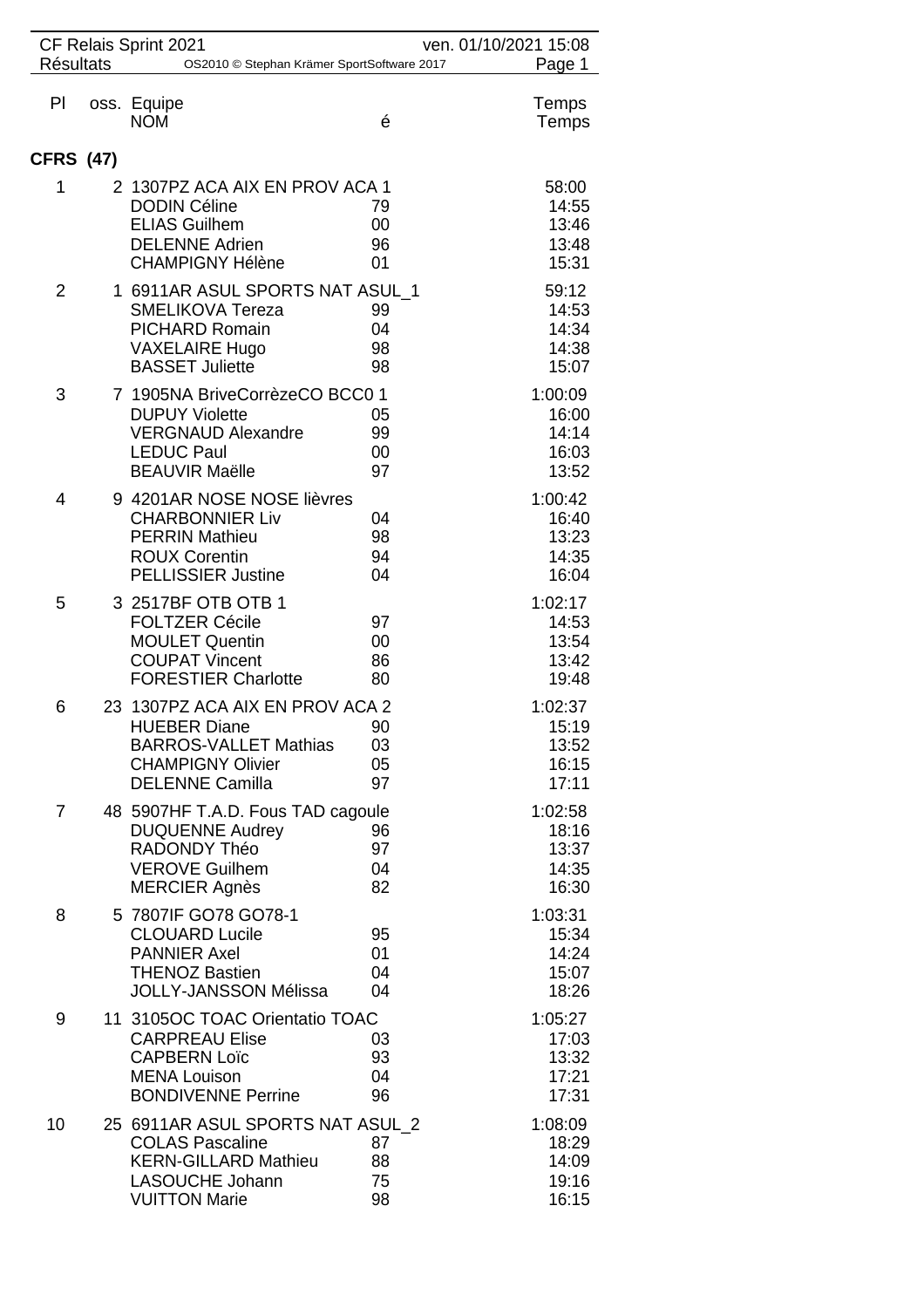|                  | CF Relais Sprint 2021<br>ven. 01/10/2021 15:08<br><b>Résultats</b><br>OS2010 © Stephan Krämer SportSoftware 2017 |                                                                                                                                           |                            |                                             |  |
|------------------|------------------------------------------------------------------------------------------------------------------|-------------------------------------------------------------------------------------------------------------------------------------------|----------------------------|---------------------------------------------|--|
| PI               |                                                                                                                  | oss. Equipe<br><b>NOM</b>                                                                                                                 | é                          | Page 2<br>Temps<br>Temps                    |  |
| <b>CFRS (47)</b> |                                                                                                                  |                                                                                                                                           | (suite)                    |                                             |  |
| 11               |                                                                                                                  | 14 4203AR OE42 OE42<br><b>GHIBAUDO Sarah</b><br><b>GHIBAUDO Nicolas</b><br><b>RIBIER Emmanuel</b><br><b>GARDE Hana</b>                    | 04<br>74<br>84<br>84       | 1:08:10<br>15:59<br>19:56<br>16:32<br>15:43 |  |
| 12               |                                                                                                                  | 29 4012NA B.R.O.S BROS<br><b>CORNAILLE Claire</b><br><b>MARTINEZ Pierre</b><br>LABARBE Logan<br><b>DOUSSET Mathilde</b>                   | 03<br>97<br>03<br>98       | 1:08:15<br>15:59<br>15:24<br>19:11<br>17:41 |  |
| 13               |                                                                                                                  | 18 7309AR COCS COCS<br><b>TROCHUT Mélissa</b><br><b>BLANCHARD Mickael</b><br><b>COLLETER Thomas</b><br><b>BOUCHET Charlotte</b>           | 06<br>82<br>74<br>86       | 1:08:27<br>17:01<br>15:05<br>20:14<br>16:07 |  |
| 14               |                                                                                                                  | 33 6307AR Balise 63 Balise 63<br><b>MERCIER Leslie</b><br><b>LECONTE Steve</b><br><b>PRADEAU Francois</b><br><b>MACHEBOEUF ALINE</b>      | 89<br>84<br>75<br>81       | 1:08:45<br>17:41<br>15:51<br>16:14<br>18:59 |  |
| 15               |                                                                                                                  | 8 7716IF BALISE 77 Balise 77<br><b>AUDEFROY Elsa</b><br><b>TOUSSAINT Tom</b><br><b>RAIMBAULT Juste</b><br><b>CHATAIGNIER Louise</b>       | 00<br>99<br>89<br>04       | 1:08:47<br>15:39<br>16:25<br>15:01<br>21:42 |  |
| 16               |                                                                                                                  | 40 5703GE T.A. FAMECK TA Fameck<br><b>VANEL Elise</b><br><b>DISCHER Romain</b><br><b>DUCHON Alban</b><br><b>MAIRE Manon</b>               | - 99<br>02<br>97<br>$00\,$ | 1:09:34<br>16:15<br>15:11<br>19:41<br>18:27 |  |
| 17               |                                                                                                                  | 39 0705AR Raidlink's 07 Raidlink's 07<br><b>CHIFFLET Melle</b><br><b>LESQUER David</b><br><b>REBOUL Mathis</b><br><b>LESQUER Romane</b>   | 02<br>75<br>02<br>02       | 1:09:50<br>17:48<br>15:35<br>18:40<br>17:47 |  |
| 18               |                                                                                                                  | 13 5906HF VALMO VALMO 1<br><b>DESRUMAUX Marie</b><br><b>BAUDSON Jérôme</b><br><b>VARIN Lucas</b><br><b>DINGREVILLE Marie</b>              | 77<br>77<br>01<br>81       | 1:10:05<br>17:48<br>15:48<br>16:12<br>20:17 |  |
| 19               |                                                                                                                  | 30 1408NM VIK'AZIM Vik'Azim<br><b>HEURTAUX Ana</b><br><b>LEMARCHAND Louis</b><br><b>WHITE Miles</b><br><b>FEAUX DE LACROIX Noémie</b>     | 03<br>04<br>02<br>03       | 1:11:03<br>17:51<br>17:36<br>16:58<br>18:38 |  |
| 19               |                                                                                                                  | 17 2108BF Talant SO Talant Sport Orientation<br><b>MORLON Marie</b><br><b>GUINOT Thibaut</b><br><b>GUINOT Rémi</b><br><b>MASSON Prune</b> | 67<br>00<br>92<br>07       | 1:11:03<br>16:43<br>16:07<br>19:26<br>18:47 |  |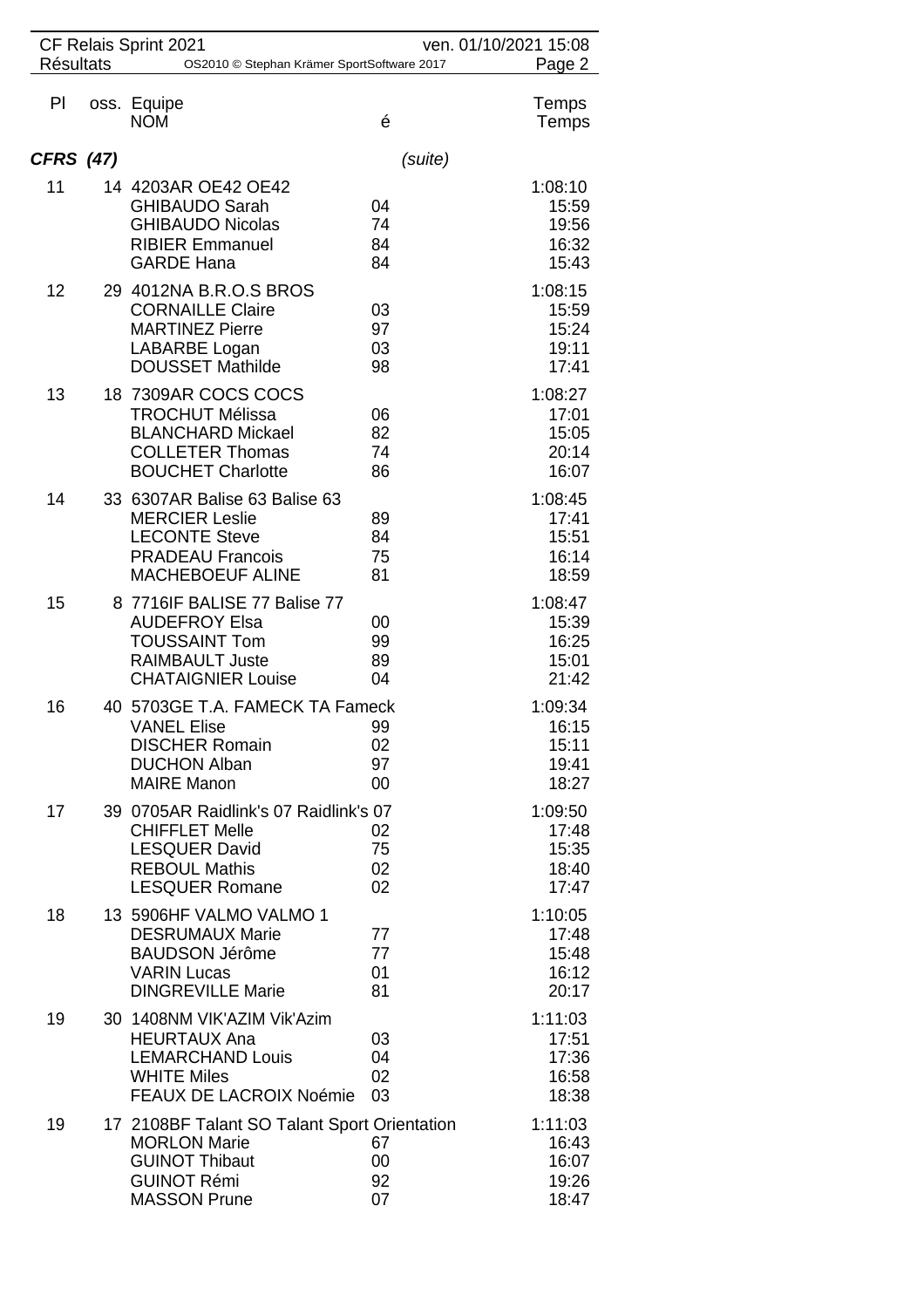|                  | CF Relais Sprint 2021<br>ven. 01/10/2021 15:08 |                                                                                                                                                     |                      |                                             |
|------------------|------------------------------------------------|-----------------------------------------------------------------------------------------------------------------------------------------------------|----------------------|---------------------------------------------|
| <b>Résultats</b> |                                                | OS2010 © Stephan Krämer SportSoftware 2017                                                                                                          |                      | Page 3                                      |
| PI               |                                                | oss. Equipe<br><b>NOM</b>                                                                                                                           | é                    | Temps<br>Temps                              |
| <b>CFRS</b> (47) |                                                |                                                                                                                                                     | (suite)              |                                             |
| 21               |                                                | 35 1705NA CMO CMO<br><b>ZANATTA Mahaut</b><br><b>ZANATTA Clotaire</b><br><b>HUBERT Mickael</b><br><b>COMPAGNON Marie</b>                            | 06<br>78<br>84<br>81 | 1:12:16<br>16:49<br>17:59<br>18:19<br>19:09 |
| 22               |                                                | 27 6806GE COBuhl. Florival COBF<br><b>HANAUER Florence</b><br><b>HANAUER Sébastien</b><br><b>NICOLE DESMAU Mathis</b><br><b>SCHELCHER Ginette</b>   | 98<br>96<br>98<br>61 | 1:13:35<br>14:42<br>15:24<br>17:24<br>26:05 |
| 23               |                                                | 34 6911AR ASUL SPORTS NAT ASUL 3<br><b>RIOLLET Marion</b><br><b>URVOAS Cyprien</b><br><b>HUBERT Emeric</b><br><b>GUIJO-ALONSO Marta</b>             | 01<br>03<br>84<br>95 | 1:13:47<br>18:06<br>19:23<br>19:50<br>16:28 |
| 24               |                                                | 28 4201AR NOSE NOSE lévriers<br><b>PELLISSIER Lise</b><br><b>PERRIN Arnaud</b><br><b>HERITIER Mael</b><br><b>DUVERNEY Elsa</b>                      | 05<br>96<br>03<br>06 | 1:14:16<br>17:42<br>13:55<br>22:59<br>19:40 |
| 25               |                                                | 10 1403NM O. CAENNAISE Orientation Caennai<br><b>MAHALIN Flavie</b><br><b>BRASSART Elouan</b><br><b>CALANDOT François</b><br><b>CALANDOT Emilie</b> | 05<br>06<br>79<br>85 | 1:15:19<br>17:05<br>19:33<br>16:03<br>22:38 |
| 26               |                                                | 41 1307PZ ACA AIX EN PROV ACA 3<br>DELENNE Joanna<br><b>SCHAMBERGER Pierre</b><br><b>DELENNE Tommy</b><br><b>FOURMENT Louise</b>                    | 99<br>88<br>01<br>07 | 1:15:50<br>18:46<br>17:56<br>18:48<br>20:20 |
| 27               |                                                | 43 5907HF T.A.D. Me gusTAD tu<br><b>LABIT Léonie</b><br>LEDEZ Rémi<br><b>NAPIERALA Nicolas</b><br><b>VIVOT Alisée</b>                               | 99<br>93<br>96<br>86 | 1:16:22<br>20:01<br>16:43<br>19:21<br>20:17 |
| 28               |                                                | 32 5906HF VALMO VALMO 2<br><b>DESRUMAUX Celine</b><br><b>DANEL Jerome</b><br><b>ROY Vincent</b><br><b>SOLTYSIAK Charlotte</b>                       | 75<br>72<br>97<br>01 | 1:16:24<br>21:19<br>19:11<br>16:53<br>19:01 |
| 29               |                                                | 4 7404AR ASO ASO1<br><b>DUBOIS Anne-Lise</b><br><b>GRILLET Serge</b><br><b>CALANDRY Simon</b><br><b>CALANDRY Lucia</b>                              | 91<br>63<br>08<br>66 | 1:16:38<br>18:45<br>19:08<br>18:57<br>19:48 |
| 30               |                                                | 15 7807IF GO78 GO78-2<br><b>JOLLY-JANSSON Sonia</b><br><b>ROGER Aymeric</b><br><b>STEPHANY Antoine</b><br><b>SOUCHOIS Lola</b>                      | 07<br>96<br>94<br>06 | 1:17:12<br>17:50<br>16:47<br>16:49<br>25:46 |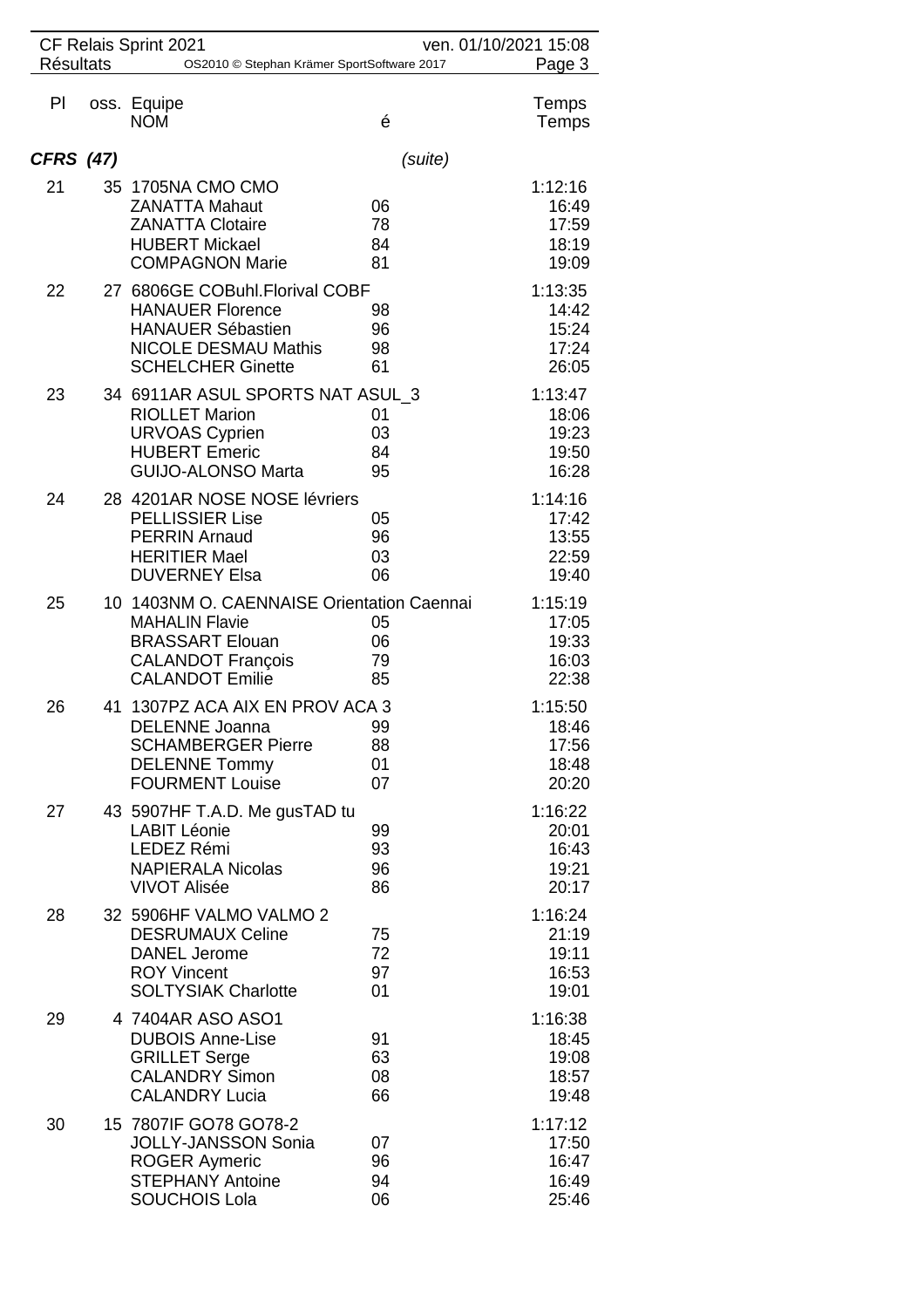| CF Relais Sprint 2021<br><b>Résultats</b> |                                                      |                                                                                                                                            | ven. 01/10/2021 15:08  |                                             |  |
|-------------------------------------------|------------------------------------------------------|--------------------------------------------------------------------------------------------------------------------------------------------|------------------------|---------------------------------------------|--|
|                                           | Page 4<br>OS2010 © Stephan Krämer SportSoftware 2017 |                                                                                                                                            |                        |                                             |  |
| PI                                        |                                                      | oss. Equipe<br><b>NOM</b>                                                                                                                  | é                      | Temps<br>Temps                              |  |
| <b>CFRS (47)</b>                          |                                                      |                                                                                                                                            | (suite)                |                                             |  |
| 31                                        |                                                      | 12 7305AR ECHO 73 ECHO73<br><b>JANOD Jéromine</b><br><b>ASTRADE Gaspard</b><br><b>ANDRIEUX Xavier</b><br><b>CLERC Caroline</b>             | 07<br>99<br>74<br>72   | 1:17:14<br>18:55<br>16:27<br>17:44<br>24:08 |  |
| 32                                        |                                                      | 47 7807IF GO78 GO78-3<br><b>THENOZ Perrine</b><br><b>BOUCHART Hugo</b><br><b>RAUTURIER Christophe</b><br><b>JANSSON Jeanette</b>           | 73<br>02<br>66<br>68   | 1:17:35<br>20:00<br>17:45<br>19:37<br>20:13 |  |
| 33                                        |                                                      | 24 8404PZ OPA OPAvignon<br><b>CHABANIS Margot</b><br><b>GAUDION Gaël</b><br><b>WENZEL Anton</b><br><b>GAUDION Lucie</b>                    | 07<br>08<br>06<br>06   | 1:20:00<br>18:46<br>23:10<br>17:18<br>20:46 |  |
| 34                                        |                                                      | 46 4504CE ASCO ORLEANS ASCO<br><b>NEUILLY Léa</b><br><b>BOUSSAC Nicolas</b><br><b>BESSON David</b><br><b>REINEN Melanie</b>                | 92<br>80<br>76<br>94   | 1:20:26<br>17:19<br>20:18<br>22:07<br>20:42 |  |
| 35                                        |                                                      | 44 4403PL NAO Nantes<br>POLASKOVA-MENARD Hélé<br><b>BRISSON Cédric</b><br><b>CHAREYRE Valentin</b><br><b>BERCHE FLAVIE</b>                 | 74<br>88<br>92<br>00   | 1:20:45<br>18:54<br>17:27<br>19:46<br>24:38 |  |
| 36                                        |                                                      | 19 2109BF A.S.Quetigny ASQ Orientation<br>PARIGOT Lilou<br><b>SKOWRONEK Valentin</b><br><b>SKOWRONEK Virgile</b><br><b>PERRIN Clotilde</b> | - 04<br>03<br>03<br>74 | 1:22:58<br>16:15<br>19:23<br>21:16<br>26:04 |  |
| 37                                        |                                                      | 37 6911AR ASUL SPORTS NAT ASUL 4<br><b>BASSET Tess</b><br><b>DECHAVANNE Simon</b><br>ALBREGUE Jérôme<br><b>TAILLEUR Florine</b>            | 07<br>05<br>80<br>96   | 1:23:13<br>18:30<br>20:44<br>21:17<br>22:42 |  |
| 38                                        |                                                      | 22 3705CE COTS COTS 1<br><b>JULIEN Jeanine</b><br><b>PIVRY Antonin</b><br><b>BERTIN Laouen</b><br><b>DUVERNAY Sophie</b>                   | 63<br>05<br>04<br>76   | 1:34:52<br>29:50<br>19:01<br>17:06<br>28:55 |  |
| 39                                        |                                                      | 50 6917AR COPIDO COPIDO<br><b>MOUCHETTE Sabrina</b><br><b>RORA Sébastien</b><br><b>BERAUD Aubin</b><br><b>BANON Margot</b>                 | 81<br>86<br>06<br>06   | 1:39:20<br>22:35<br>18:26<br>25:26<br>32:53 |  |
|                                           |                                                      | 6 5907HF T.A.D. C'est TADirection<br><b>FLORENT Roxane</b><br><b>RADONDY Thomas</b><br><b>HALTZ Louis</b><br><b>HERMAN Laurine</b>         | 95<br>02<br>97<br>01   | pm<br>pm<br>15:43<br>15:59<br>17:27         |  |